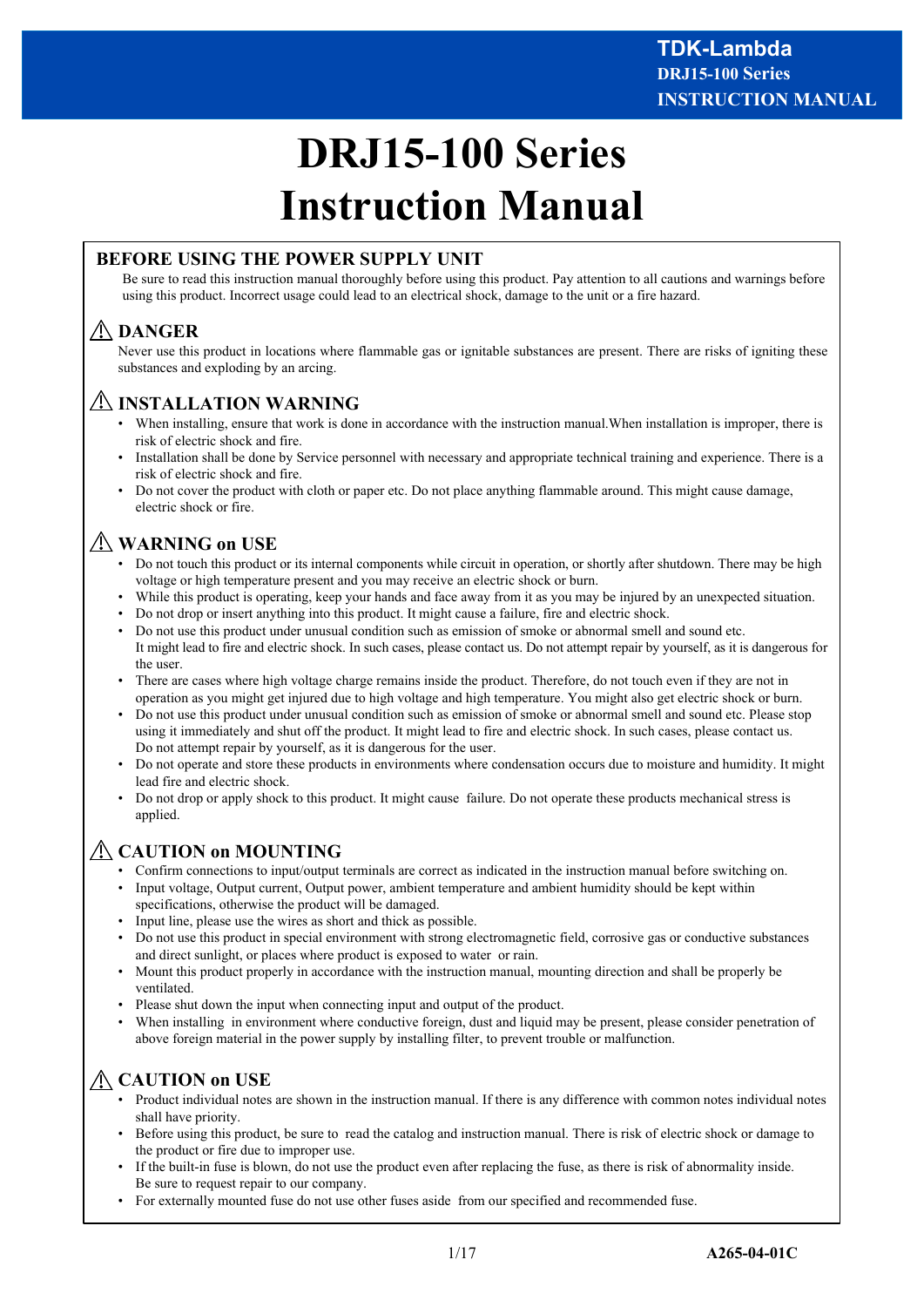• For products without built-in protection circuit (element, fuse, etc.), insert fuse at the input to prevent smoke, fire during abnormal operation.

As for products with built-in protection circuit, depending on usage conditions, built-in protection circuit might not work. It is recommended to provide separate proper protection circuit.

- This product was made for general purpose electronic equipment use and is not designed for applications requiring high safety (such as extremely high reliability and safety requirements. Even though high reliability and safety are not required, this product should not be used directly for applications that have serious risk for life and physical safety. Take sufficient consideration in fail-safe design (such as providing protective circuit or protective device inside the system, providing redundant circuit to ensure no instability when single device failure occurs).
- When used in environments with strong electromagnetic field, there is possibility of product damage due to malfunction.
- Provide countermeasure for prevention of lightning surge voltage as there is risk of damage due to abnormal voltage.
- Connect together the frame ground terminal of the product and the ground terminal of the equipment for safety and noise reduction. If these ground is not connected together, there is risk of electric shock.
- Parts with lifetime specifications (built-in fan electrolytic capacitor) are required to be replaced periodically. Set the overhaul period depending on the environment of usage and perform maintenance. Also, note that there are cases when EOL products cannot be overhauled.
- Take care not to apply external abnormal voltage to the output. Especially, applying reverse voltage or overvoltage more than the rated voltage to the output might cause failure, electric shock or fire.

#### **Note**

- Take note that traces of sheet metal processing be left in our power supplies.
- When disposing product, follow disposal laws of each municipality.
- Published EMI (CE, RE) or immunity is the result when measured in our standard measurement conditions and might not satisfy specification when mounted and wired inside end-user equipment.
- Use the product after sufficiently evaluating at actual end-user equipment.
- When exporting our products, apply for necessary permissions as required by rules and regulations of Foreign Exchange and Foreign Trade Control Act.
- Catalogue, contents of the instruction manual may be changed without a prior notice. Refer to latest catalogue or instruction manual.
- Reproduction or reprinting the instruction manual or its portion is forbidden without our permission.

### **LONG-TERM STORAGE METHOD AND LONG-TERM STORAGE PERIOD**

- Please keep the product in carton box.
- Please do not apply excessive vibration, shock or mechanical stress applied directly to the product.
- Please keep away from direct sunlight.
- Please keep away from direct sunlight.
- For long-term storage temperature and humidilty, the following conditions shall be used as a guideline :
	- Temperature range : 5℃~30℃ Humidity range :  $40\% \sim 60\% RH$

Please keep away from the places where temperature and humidty can change drastically. It can cause condensation on the product or deterioration.

• For long-term storage period, we rececommend to use within 2 years after receiving the product.

<The product is used an aluminium electrolytic capacitor>

There is tendency that the leakage current of an aluminium electrolytic capacitor may increase when stored without using for a long time. This phenomenon can be improved by applying voltage to the aluminum electrolytic capacitor to reduce the increased leakage current through the self-recovery effect of the electrolyte. For reference, before using products that have been stored for a very long time, please warm-up first for 30 minutes or more without taking load.

<Criterion of warm up voltage condition>

(1)Implementation period : 1 year or above after the delivery

- (2)Electrical continuity condition
	- Input voltage : Rating

Load : 0A

Ambient temperature : Normal temperature Time : 30 minutes or more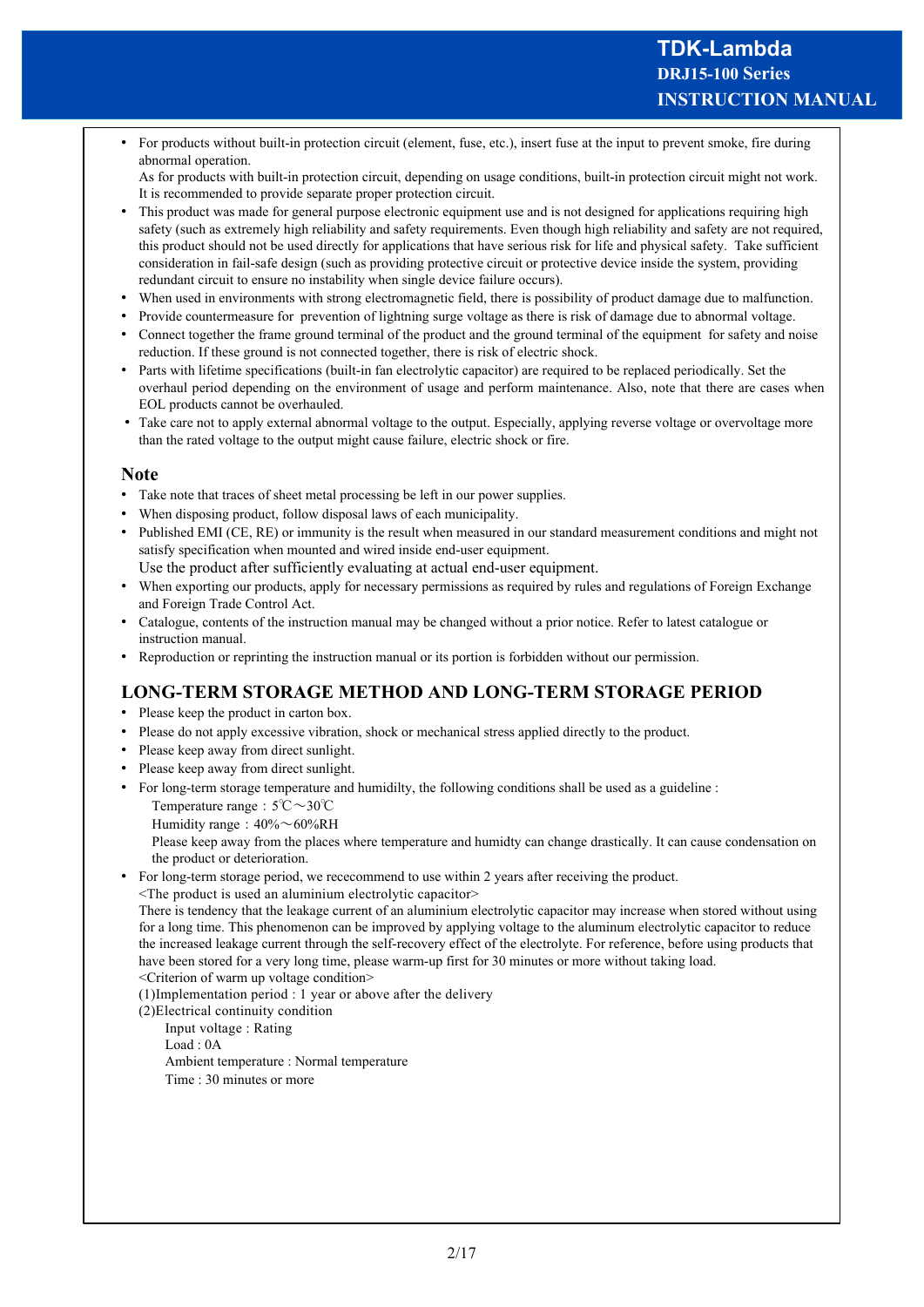**1. Model name identification method**



# **2. Terminal Explanation**





 $\hat{D} + V$ : +Output terminal  $2$  –V : –Output terminal Output voltage adjustment trimmer 3 (DRJ100/C2 and /C2E do not have.)  $\overline{4}$  L : Input terminal Live line (Fuse in line)  $\Im$  N: Input terminal Neutral line  $\textcircled{\scriptsize{1}}$  : PE (Protective earthing) terminal Output monitoring indicator (Green LED) 7

\*All terminal screw are M3.5



#### **DRJ50 DRJ50/E DRJ100, DRJ100/C2 DRJ100/E, DRJ100/C2E**

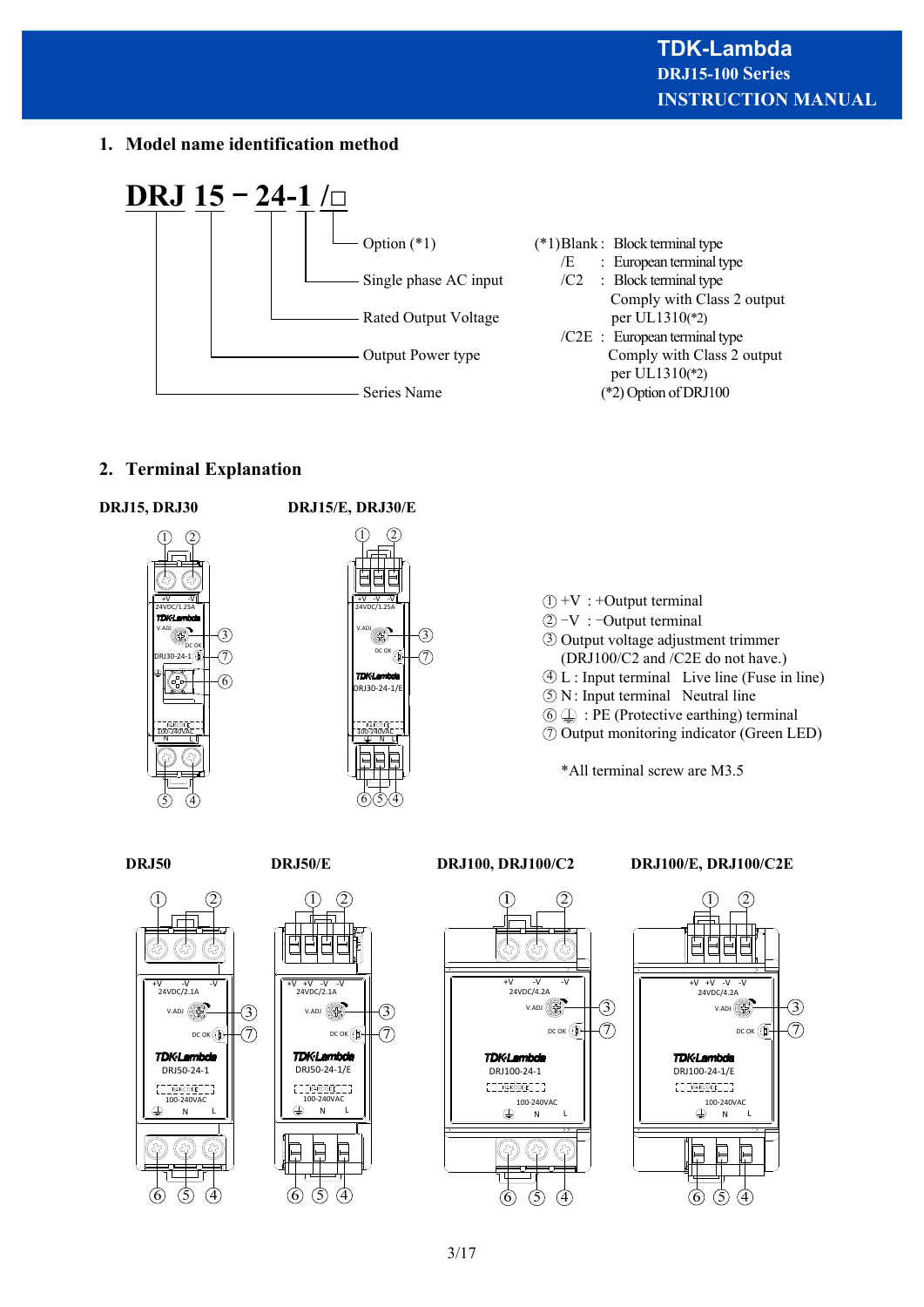#### **3. Block Diagram**



•Circuit topology, switching frequency Fly back converter DRJ15, DRJ30 : 100kHz DRJ50 : 40-120kHz DRJ100 : 110kHz PFHC circuit : active filter (Only DRJ100) 50-300kHz •Fuse rating DRJ15, DRJ30 : 2.5A DRJ50, DRJ100 : 3.15A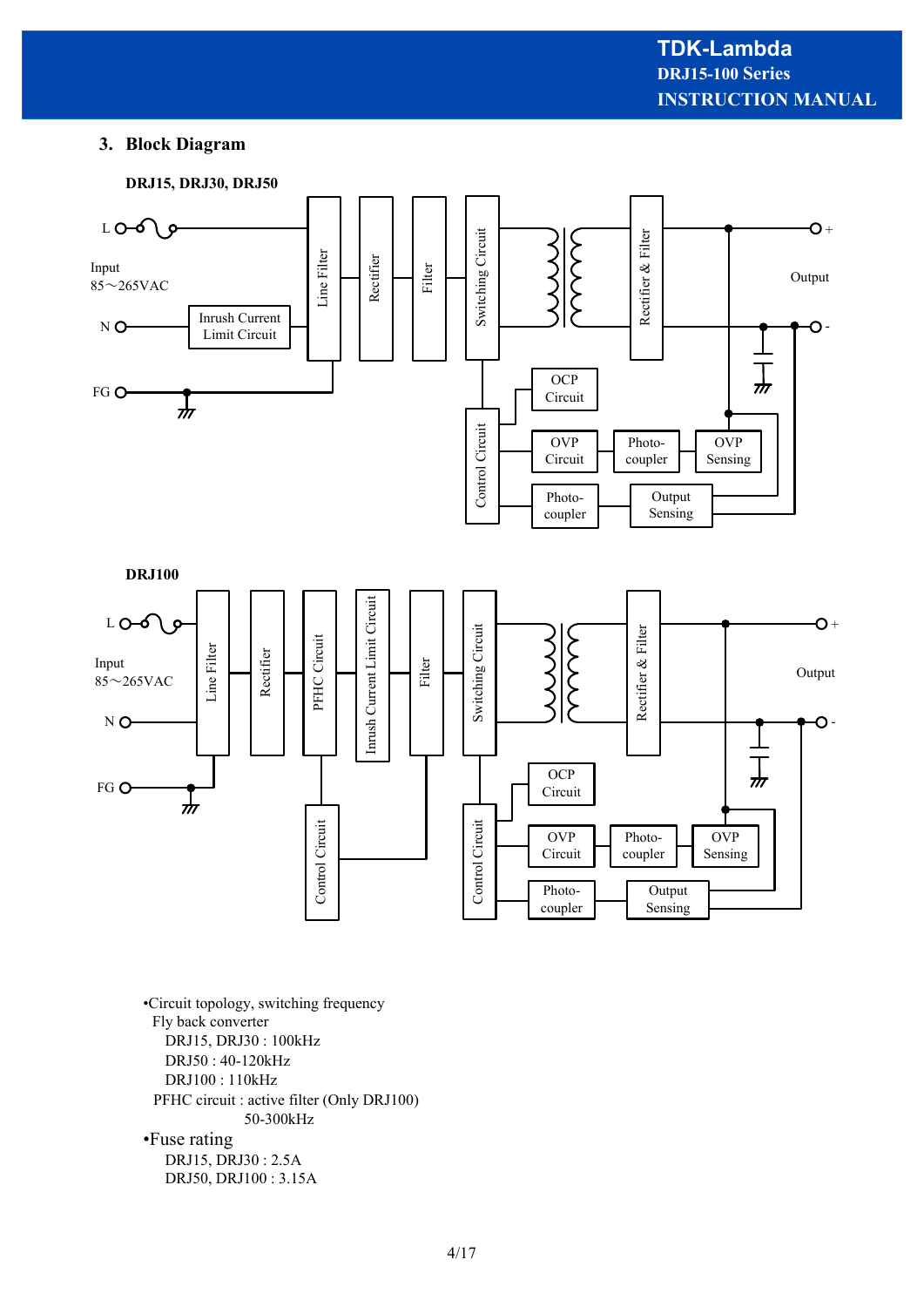# **4. Sequence time chart**



#### (\*1) OVP point

 5V : 124%~146% (DRJ30) 12V : 133%~157% (DRJ30, DRJ50) 24V : 125%~145% (DRJ15- DRJ100)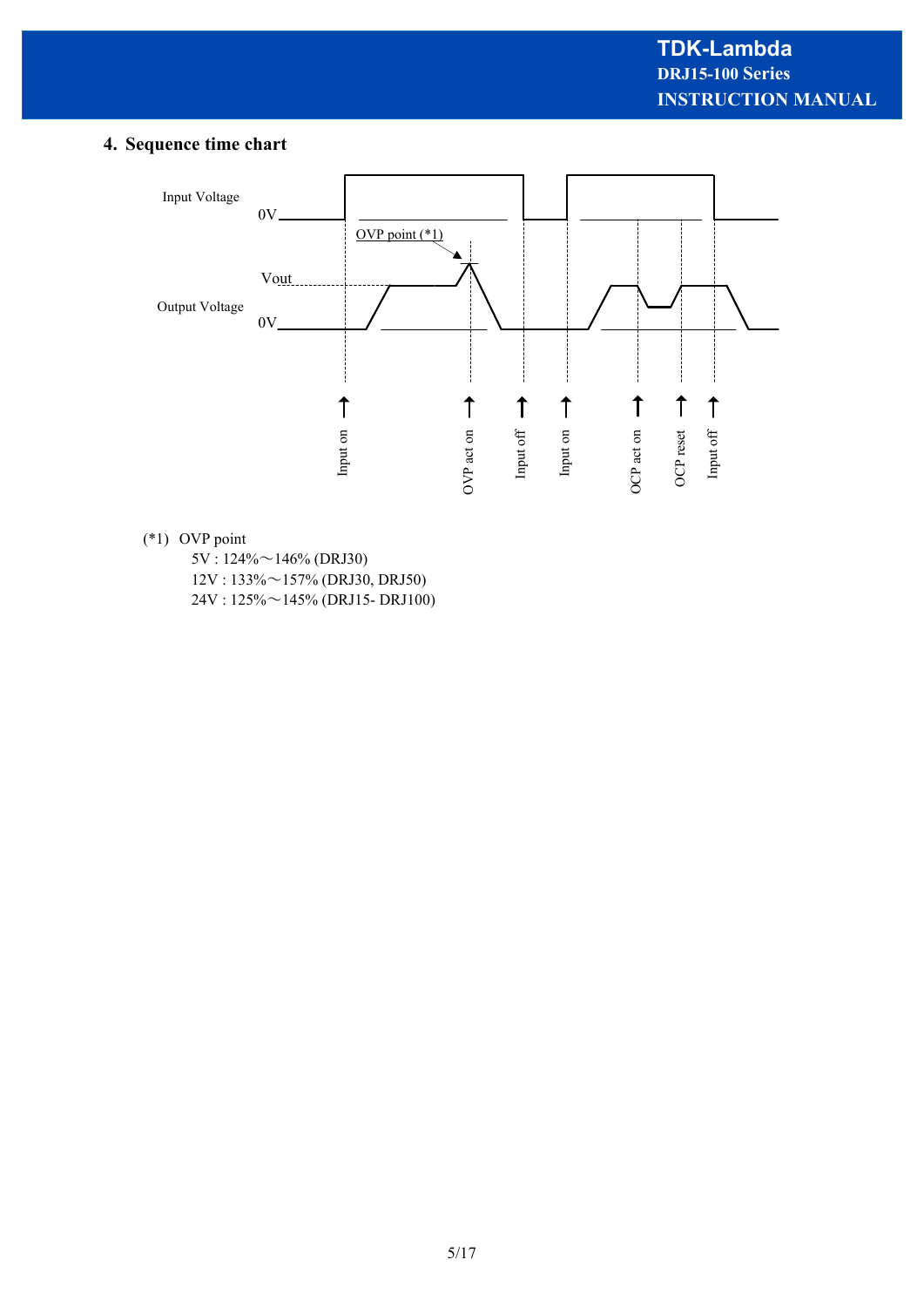# **5. Connecting method**

Pay attention to the input wiring. If it is connected to wrong terminal, the power supply will be damaged.

- Input must be off when making connections.
- Connect  $\mathbb Q$  terminal to earth (frame ground of the equipment etc.) by thick wire for safety and improvement of noise sensitivity.



**DRJ15, DRJ30 DRJ50 DRJ100, DRJ100/C2** 



Recommended torque : DRJ15, DRJ30 Input, Output terminal  $1.0N·m (10.2kgf·cm) \sim 1.4N·m (14.2kgf·cm)$ DRJ15, DRJ30  $\widehat{\mathbb{Q}}$  terminal 1.0N⋅m (10.2kgf⋅cm) DRJ50, DRJ100 Input, Output terminal,  $\mathbb Q$  terminal

 $1.0N \cdot m (10.2 \text{kgf} \cdot \text{cm}) \sim 1.4N \cdot m (14.2 \text{kgf} \cdot \text{cm})$ 





**DRJ15/E, DRJ30/E DRJ50/E DRJ100/E, DRJ100/C2E** 

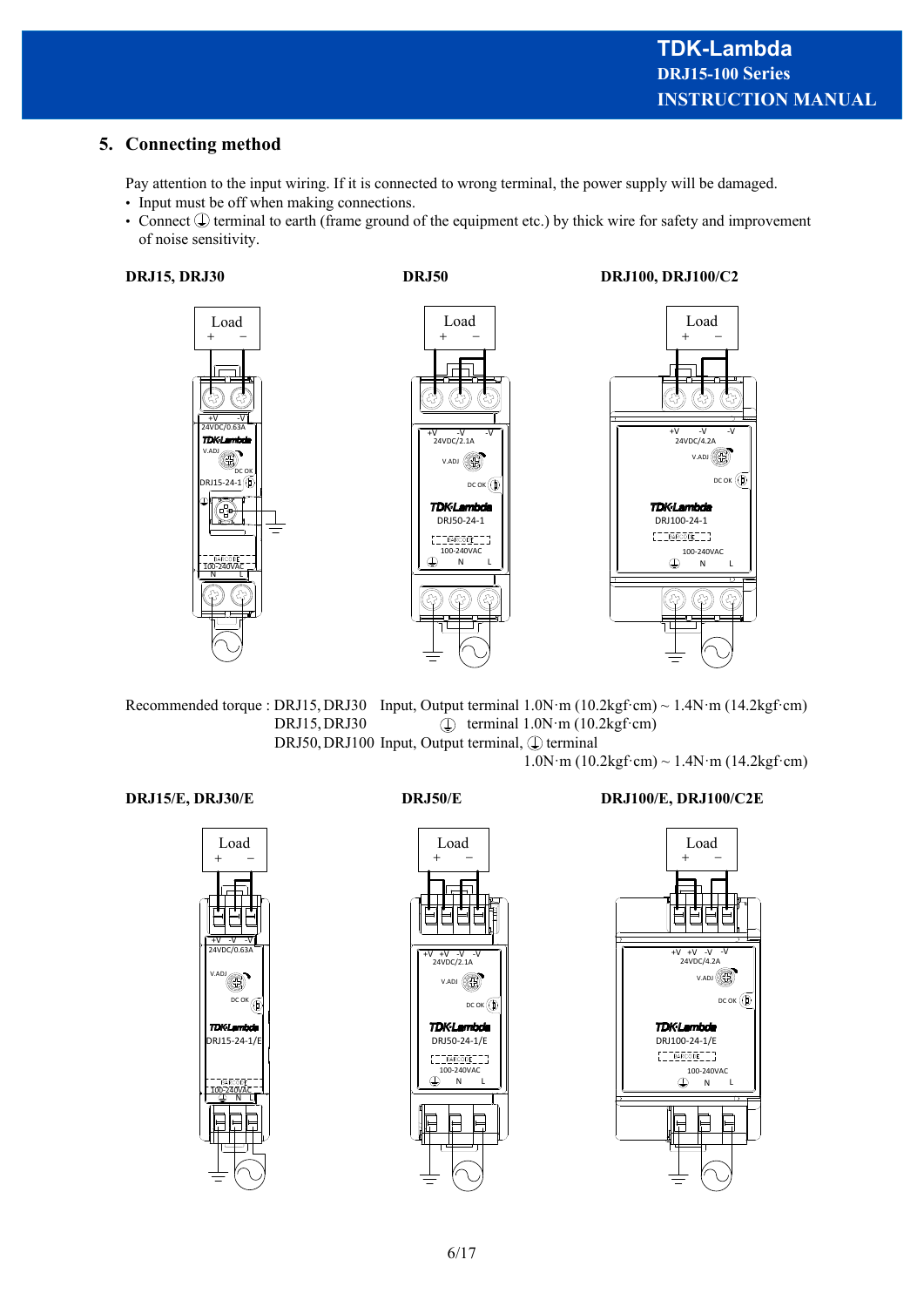#### **6. Explanation of Functions and Precautions**

#### **6-1. Input Voltage Range**

Input voltage range is single phase 85-264VAC (47-63Hz) or 120-370VDC. Input voltage, which is out of specification, might lead unit damage. For cases where conformance to various safeties required, described as 100-240VAC (50-60Hz).

In case of using input voltage, which is less than specification, output voltage might repeat start and stop. Output derating is required for AC input voltage less than 90VAC (less than 100VAC for /C2 and /C2E). Regarding the output derating, please see at "5-3. Output Derating according to Input Voltage".

#### **6-2. Output Voltage Range**

Output voltage is set the rated value at shipment. Output voltage within  $+18\%/10\%/5V : +20\%/10\%,$ 

12V : +25%/-10%) can be adjusted by V.ADJ trimmer (except for /C2 and /C2E).

Turning the trimmer clockwise, the output voltage will be increased. Take note when the output voltage is increased excessively, over voltage protection (OVP) function may trigger and voltage will be shut down. Furthermore, when increasing the output voltage, reduce the output current as not to exceed the maximum output power.

When the trimmer turns quickly at no load condition, the output voltage might not change quickly. In this case, flow the output current, or wait until the output voltage is stable, and then re-input. Please turn the trimmer slowly during the output voltage adjustment.

#### **6-3. Inrush Current**

This series equipped Power thermistor to limit the inrush current. The higher current will flow at higher ambient temperature or re-input condition. Please select input switch and fuse carefully with the high temperature and re-input the power condition. The inrush current value is under cold start at  $25^{\circ}\text{C}$  in the specification. Regarding the external fuse, please see at "9. External Fuse Rating".

#### **6-4. Over Voltage Protection (OVP)**

The OVP function is inverter shut down method and manual reset type. OVP function operates within125-145% (5V : 124-146%, 12V : 133-156%) of nominal output voltage.

When OVP triggers, the output will be shut down. To reset OVP, remove the input of power supply for a few minutes, and then re-input. In addition, the setting value of OVP is fixed and not adjustable. Pay attention not to apply voltage externally to the output terminal to avoid unit failure. In case of inductive load, put protective diode in series to the output power line.

#### **6-5. Over Current Protection (OCP)**

This series is hiccup mode with automatic recovery.

OCP function operates when the output current exceeds 105% of maximum DC output current of specification. The outputs will be automatically recovered when the overload condition is removed. Never operate the unit under over current or shorted conditions, which may lead unit damage. OCP setting is fixed and cannot be adjusted externally.

#### **6-6. Output Ripple & Noise**

The standard specification for maximum ripple value is measured according to measurement circuit specified by JEITA RC-9131B. When load lines are longer, ripple will becomes larger. In this case, electrolytic capacitor, film capacitor, etc. might be necessary to use across the load terminal.

The output ripple cannot be measure accurately if the probe ground lead of oscilloscope is too long.

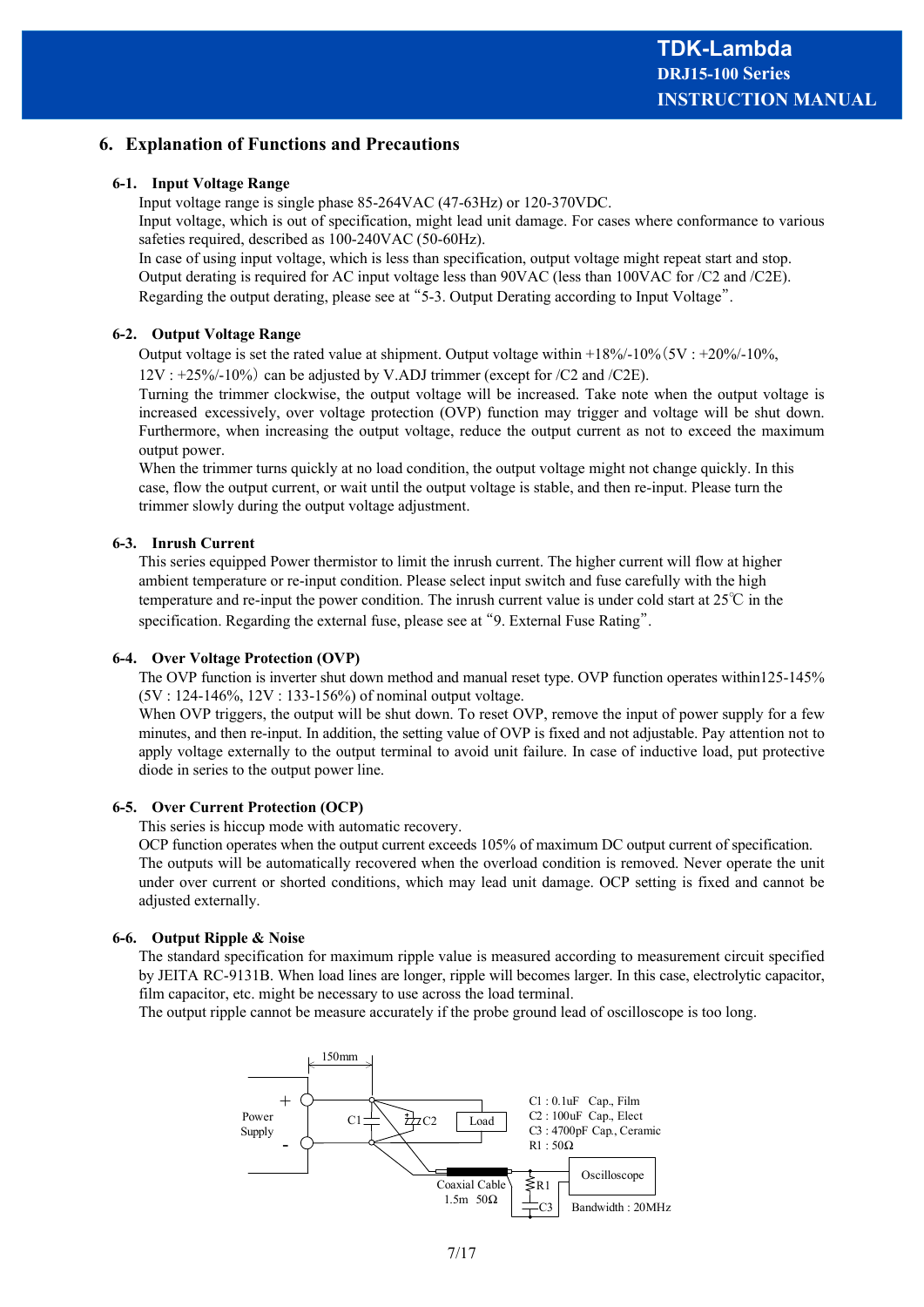#### **6-7. Series Operation**

For series operation, either method (A) or (B) is possible.



Note :In case of (A), please connect bypass diodes to prevent reverse voltage.

Please select a bypass diode with maximum forward current rating more than output load current. And maximum reverse voltage must withstand each power supply output voltage.

#### **6-8. Parallel Operation**

- (A) Operation to increase the Output Current is not possible.
- (B) Operation as a Backup Power Supply is possible as follows.
	- 1.Set the power supply output voltage higher by the amount of forward voltage drop (VF) of the diode.
	- 2.Please adjust the output voltage of each power supply to be the same.
	- 3.Please use within the specifications for output voltage and output power.
	- 4.Please select a reverse current prevention diode with maximum forward current rating more than output load current. And maximum reverse voltage must withstand each power supply output voltage.



#### **6-9. Isolation Test**

Isolation resistance between Output -  $\mathcal{L}$  terminal is more than 100MΩ at 500VDC. For safety operation, voltage setting of DC isolation tester must be done before the test. Ensure that the unit is fully discharged after the test.

 $\blacksquare$  Output -  $\lhd$  terminal : 500VDC More than 100M $\Omega$ 

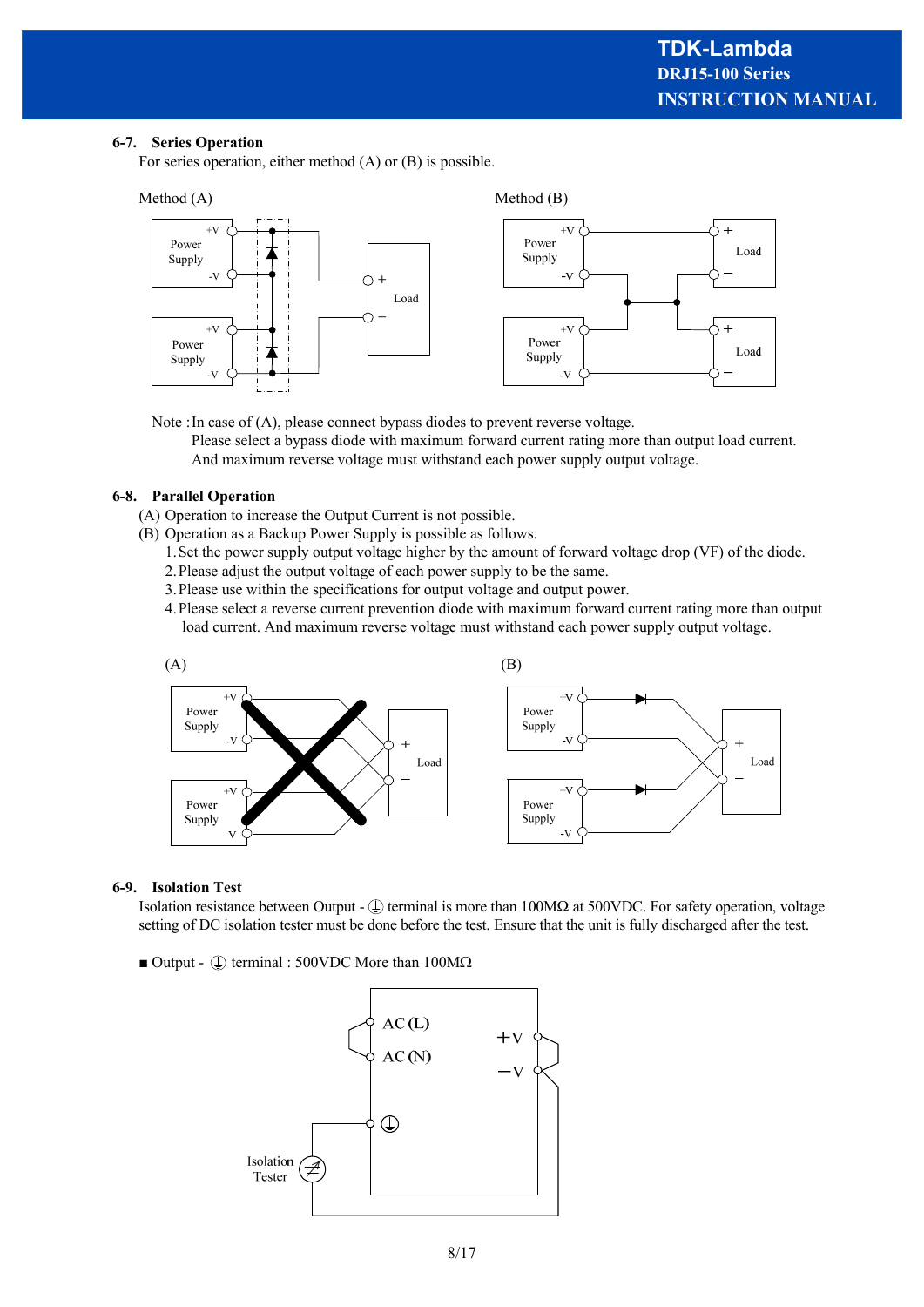#### **6-10. Withstand Voltage**

This series is designed to withstand 3.0kVAC between input and output, 2.0kVAC between input and  $\mathbb Q$  terminal and 500VAC between output and  $\bigoplus$  terminal each for 1 minute. When testing withstand voltage, set current limit of withstand voltage test equipment at  $20mA$  (Output -  $\mathbb Q$ ) terminal :  $50mA$ ). The applied voltage must be gradually increased from zero to testing value and then gradually decreased for shut down. When timer is used, the power supply may be damaged by high impulse voltage at timer switch on and off timing. Connect input and output as follows.

■ Input - Output (dotted line) : 3.0kVAC, 1min (20mA) Input -  $\circled{1}$  terminal (solid line) : 2.0kVAC, 1min (20mA)



 $\blacksquare$  Output -  $\footnotesize\textcircled{\tiny\text{I}}$  terminal : 500VAC, 1min (50mA)



- Note 1 : DRJ15, DRJ30 have monolithic ceramic capacitor in secondary circuit to  $\mathbb Q$ . Some of the withstand voltage tester may generate high voltage at the matching with monolithic ceramic capacitor and may cause the unit damage. So, please check the waveform of applied voltage.
- Note 2 : In case of using external noise filter, capacitance between "Input and  $\mathbb{Q}$ " might be increased. When testing withstand voltage between "Input and Output", there is a possibility exceeding withstand voltage between "Output and  $\mathbb{Q}$ " (500VAC). Please check the voltage between "Output and  $\mathbb{Q}$ ". If the voltage exceeding withstand voltage, please add external capacitor to "Output and  $\mathbb{Q}$ ". It can decrease the voltage.

On the other hand, no need to check the voltage in case of "Output and  $\mathbb{Q}$ " is shorted.

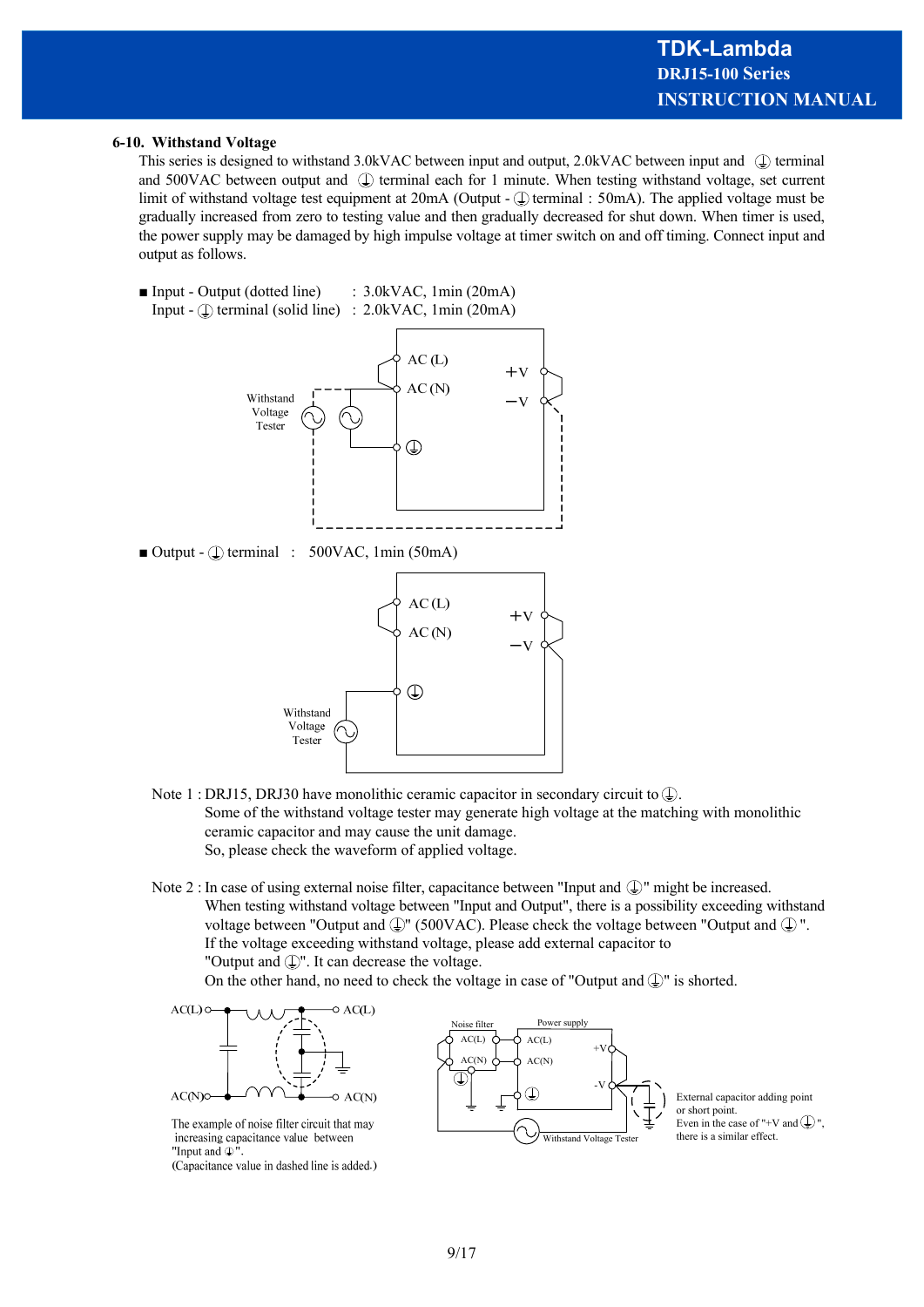# **7. Mounting Directions**

#### **7-1. Mounting Directions**

The standard mounting is direction (A). Direction (B) is also possible.



#### **7-2. Output Derating**

Refer to the derating below. Do not exceed the load deratings. Load (%) is percent of maximum output power or maximum output current, do not exceed its derating of maximum load.

**DRJ15, DRJ30, DRJ50 (** Include option model /E )



#### **Mounting (B) Mounting (A)**

| Tа          | Load $(\% )$ |            |
|-------------|--------------|------------|
|             | Mounting (   | Mounting ( |
|             |              |            |
| $-10 - +45$ |              |            |
|             |              |            |
|             |              |            |

**DRJ100 (** Include option model /E, /C2, /C2E )



**Mounting (B) Mounting (A)**

| Tа          | Load $(\% )$   |                |
|-------------|----------------|----------------|
|             | Mounting $(A)$ | Mounting $(B)$ |
| -20         |                |                |
| $-10 - +40$ |                |                |
|             |                |                |
|             |                |                |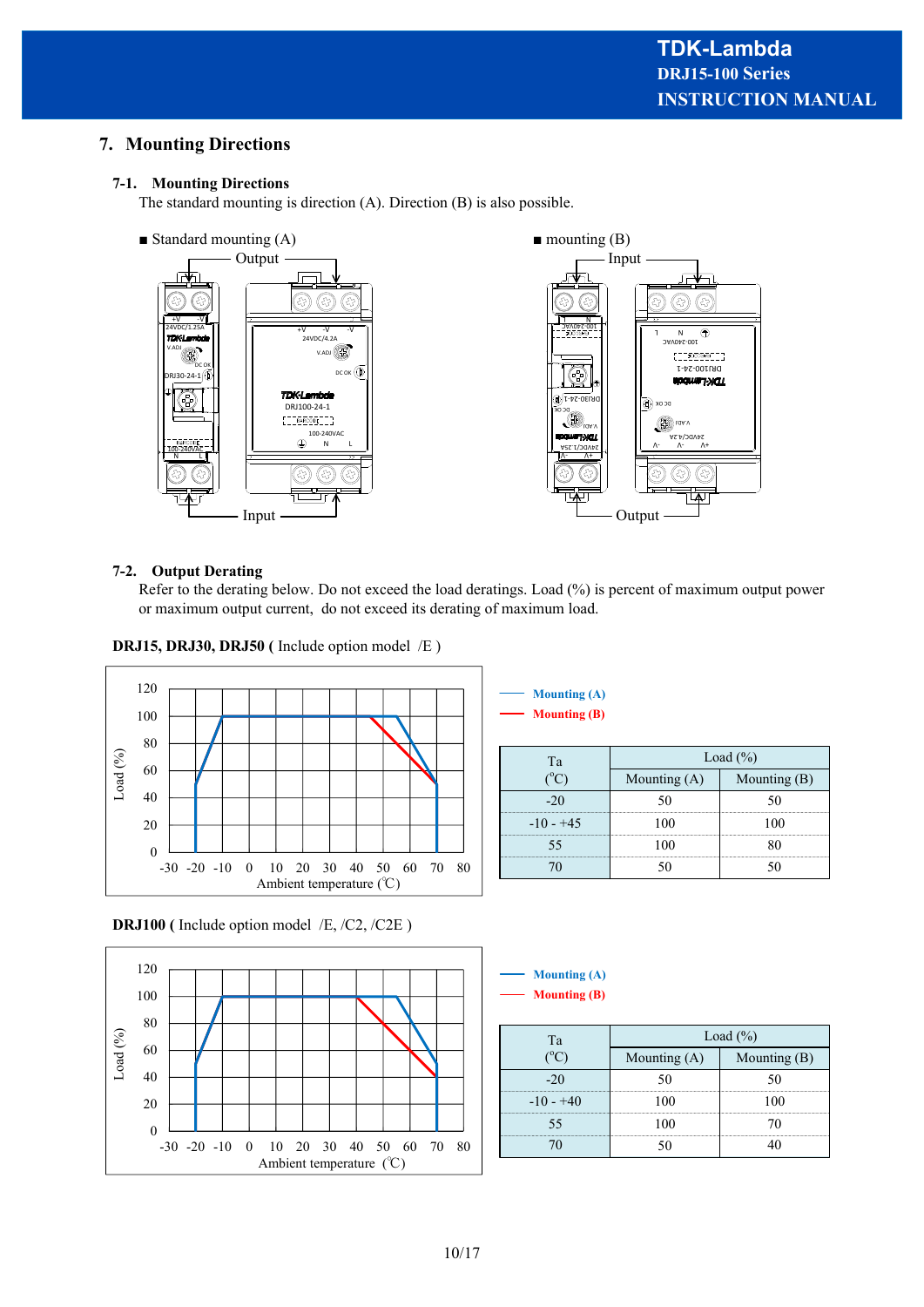#### **7-3. Output Derating according to Input Voltage**

Load(%) is percent of maximum output current value in a rated output voltage.



#### **DRJ15, DRJ30, DRJ50, DRJ100**

 **(** Include option model /E )

| Input Voltage | Load $(\% )$           |
|---------------|------------------------|
| (VAC)         | Mounting $(A)$ , $(B)$ |
|               |                        |
| $90 - 264$    |                        |

#### **DRJ100/C2, DRJ100/C2E**

| Input Voltage | Load $(\% )$           |
|---------------|------------------------|
| (VAC)         | Mounting $(A)$ , $(B)$ |
| 85            |                        |
| 100 - 264     |                        |

#### **7-4. Surrounding space**

Refer to below table to provide sufficient distance (X) when unit mounted with other devices at limited top/bottom space (Y,Z).

These models are convection cooling type power supply. In the consideration for the heat radiation and safety.



#### Surrounding space definition : Mounting (A)

|               | X            |              | Z            |
|---------------|--------------|--------------|--------------|
| DRJ15         | $\geq 15$ mm | $\geq 40$ mm | $\geq 40$ mm |
| DRJ30         | $\geq 15$ mm | $\geq 40$ mm | $\geq 40$ mm |
| <b>DRJ50</b>  | $\geq$ 15mm  | $\geq 40$ mm | $\geq 40$ mm |
| <b>DRJ100</b> | $\geq$ 25mm  | $\geq 40$ mm | $\geq 40$ mm |

Surrounding space definition : Mounting (B)

|               | X           |              |              |
|---------------|-------------|--------------|--------------|
| DRJ15         | $\geq$ 20mm | $\geq 40$ mm | $\geq 40$ mm |
| DRJ30         | $\geq$ 20mm | $\geq 40$ mm | $\geq 40$ mm |
| DRJ50         | $\geq$ 20mm | $\geq 40$ mm | $\geq 40$ mm |
| <b>DRJ100</b> | $\geq$ 25mm | $\geq 40$ mm | $\geq 40$ mm |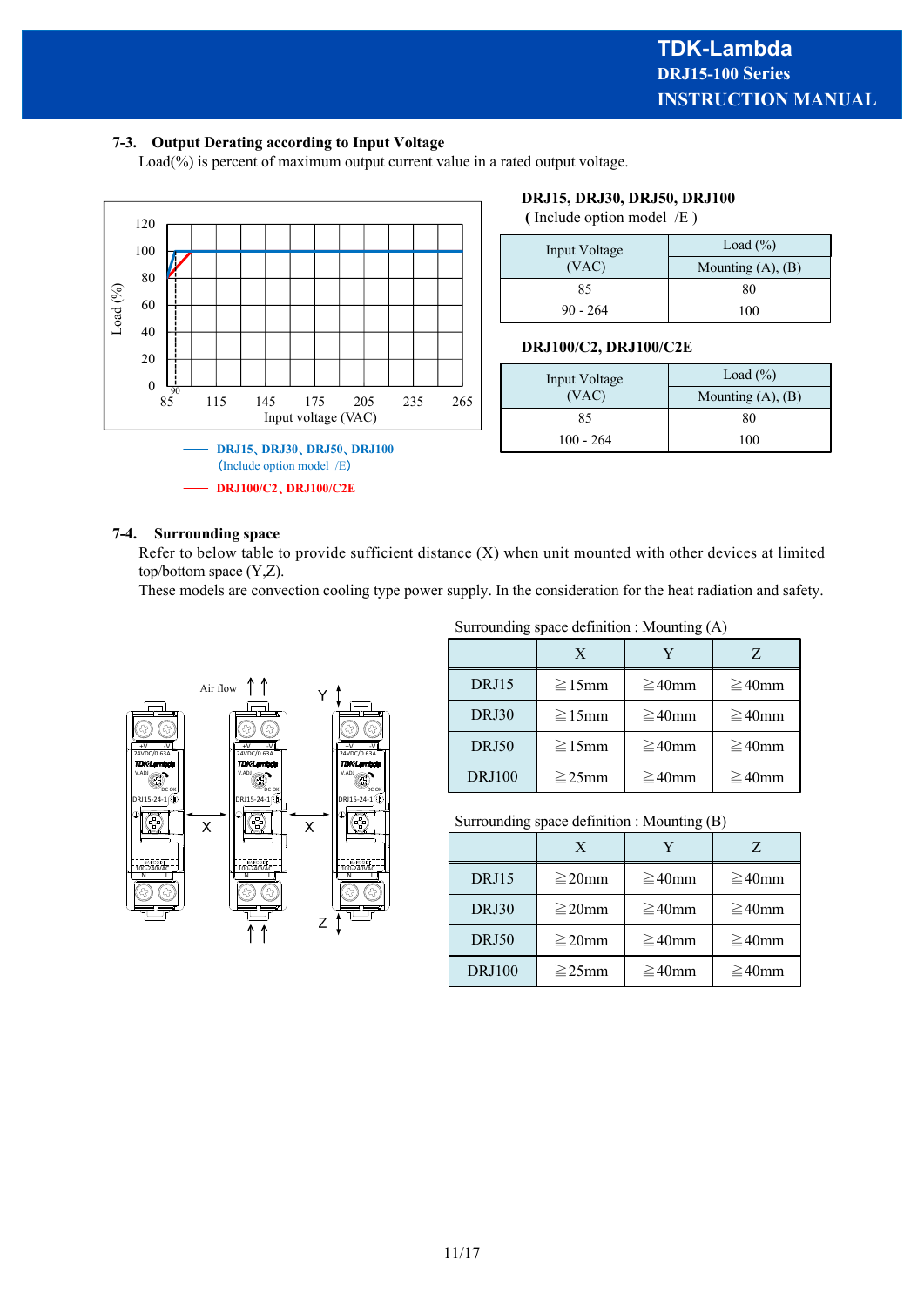DRJ series can be used with contact to the insulating chassis. (not covered by safety standard). However, never use in contact mounting with heat source such as power supply. Refer to the below derating for contact mounting.



# **DRJ15** (Include option model /E)

#### **DRJ30** (Include option model /E)



**DRJ50** (Include option model /E)



**DRJ100 (** Include option model /E, /C2, /C2E )



| <b>Mounting (A)</b> |
|---------------------|
| <b>Mounting (B)</b> |

| Ľа | Load $\frac{6}{6}$ |              |
|----|--------------------|--------------|
|    | Mounting $(A)$     | Mounting (B) |
|    |                    |              |
|    |                    |              |
|    |                    |              |
|    |                    |              |

#### **Mounting (B) Mounting (A)**

| Tа         | Load $(\% )$   |              |
|------------|----------------|--------------|
|            | Mounting $(A)$ | Mounting (B) |
|            |                |              |
| $-10 - +4$ |                |              |
|            |                |              |
|            |                |              |

#### **Mounting (A)**

**Mounting (B)**

| ľэ       | Load $(\% )$ |            |
|----------|--------------|------------|
|          | Mounting (   | Mounting ( |
|          |              |            |
| $10 - -$ |              |            |
|          |              |            |
|          |              |            |
|          |              |            |

| <b>Mounting (A)</b> |
|---------------------|
| <b>Mounting (B)</b> |

| Та        | Load $(\% )$ |          |
|-----------|--------------|----------|
|           | Mounting (A  | Mounting |
|           |              |          |
| -10 - +35 |              |          |
|           |              |          |
|           |              |          |
|           |              |          |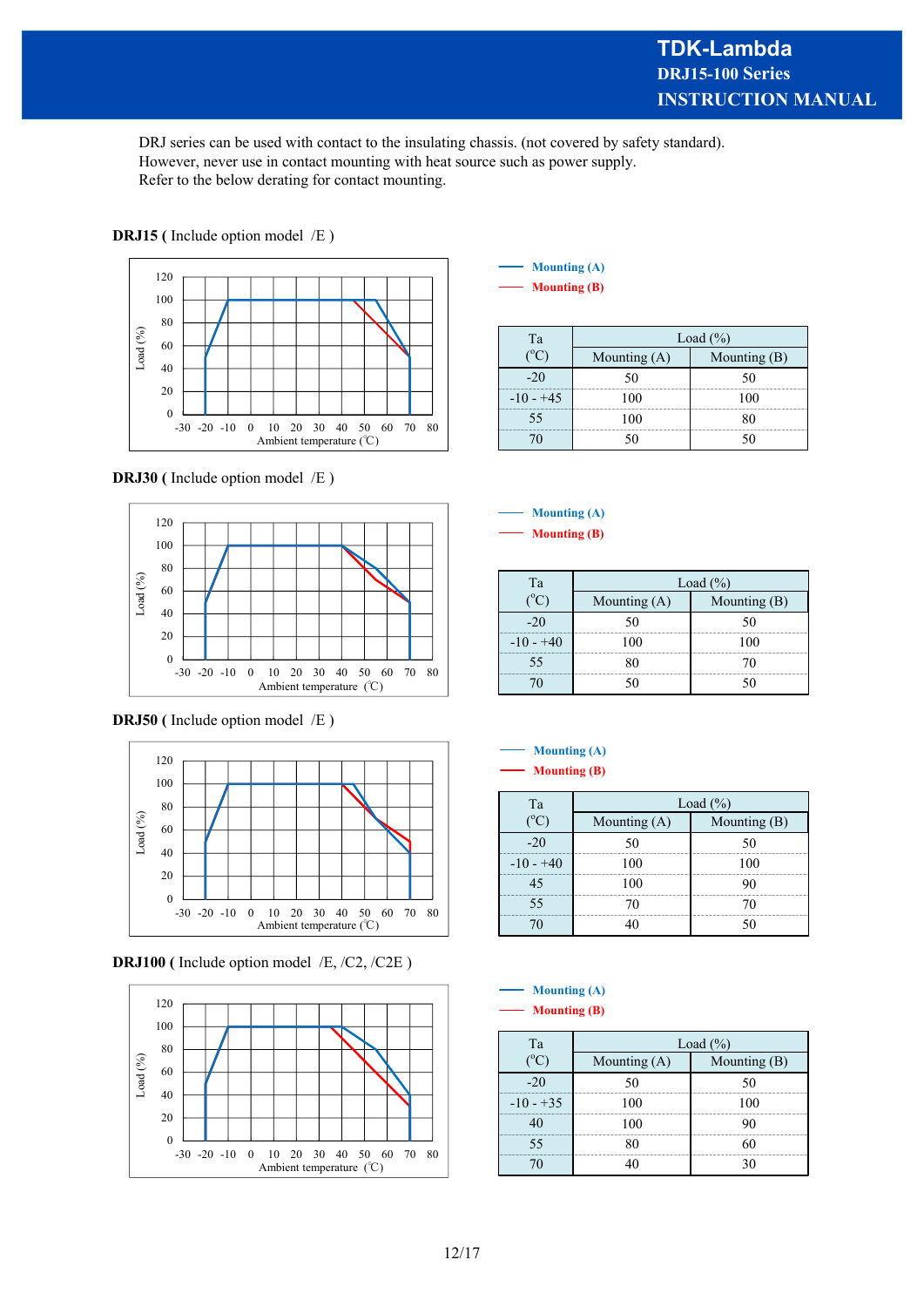# **8. Wiring Method**

- (1) The output load line and input line shall be separated, and use all lines as thick and short as possible to make lower impedance. The output load line and input line shall be twisted or use shielded wire to improve noise sensitivity.
- (2) Noise can be eliminated by attaching a capacitor to the load terminals.
- (3) EMI reduction performance by winding the cable around the appropriate ferrite core or clamp core.
- (4) For safety and elimination of noise considerations, connect  $\mathbb Q$  terminal to ground terminal of the equipment.
- (5) The recommended wire type, torque and crimp-type terminal :

| Model                         | Recommended<br>Wire | Recommended torque                                                                  | Recommended crimp-type terminal |                   |                            |
|-------------------------------|---------------------|-------------------------------------------------------------------------------------|---------------------------------|-------------------|----------------------------|
|                               |                     |                                                                                     | D<br>(MAX)                      | (MAX)             | Mounting<br>piece<br>(MAX) |
| <b>DRJ15</b><br><b>DRJ30</b>  | AWG16-20            | Input, Output terminal M3.5 Screws<br>$1.0 - 1.4 N \cdot m$                         | $6.8$ mm                        | 1.0 <sub>mm</sub> | 1piece                     |
|                               |                     | $(10.2-14.2\text{kgf}\cdot\text{cm})$ (8.85-12.39lb $\cdot$ in)                     |                                 | 0.8 <sub>mm</sub> | 2pieces                    |
|                               |                     | $(\perp)$ terminal M3.5 Screw<br>$1.0N \cdot m$                                     | 8.0 <sub>mm</sub>               | 1.0 <sub>mm</sub> | 1piece                     |
|                               |                     | $(10.2 \text{kgf} \cdot \text{cm}, 8.85 \text{lb} \cdot \text{in})$                 |                                 | 0.8 <sub>mm</sub> | 2pieces                    |
| <b>DRJ50</b><br><b>DRJ100</b> |                     | All terminal M3.5 Screws<br>$1.0 - 1.4 N \cdot m$                                   | $6.8$ mm                        | 1.0 <sub>mm</sub> | 1piece                     |
|                               |                     | $(10.2 - 14.2 \text{kgf} \cdot \text{cm}) (8.85 - 12.39 \text{lb} \cdot \text{in})$ |                                 | 0.8 <sub>mm</sub> | 2pieces                    |

### ■Block terminal type

Note 1 : When using separate loads, use of two pcs. of 0.8mm thick crimp-type terminal is recommended. Note 2 : For recommended diameter, refer to wire maker recommended allowable current and voltage drop. Note 3 : Use wires rating at least 75℃ and copper conductor only.

Note 4 : Use crimp-type terminal for connection to terminal.

#### ■European terminal type (Except using ferrule terminals)

| <b>MODEL</b>                                     | Recommended<br>Wire | Recommended Wire to be stripped |
|--------------------------------------------------|---------------------|---------------------------------|
| DRJ15/E<br>DRJ30/E<br>DRJ50/E<br><b>DRJ100/E</b> | AWG14-20            | $8 \sim 10$ mm                  |



Note 5 : Use wires rating at least 75℃ and copper conductor only.

| <b>MODEL</b>                                     | Recommended Wire              |       | Ferrule conductor | Recommended ferrule terminal |                |  |
|--------------------------------------------------|-------------------------------|-------|-------------------|------------------------------|----------------|--|
| DRJ15/E<br>DRJ30/E<br>DRJ50/E<br><b>DRJ100/E</b> | $\text{(mm}^\text{-}\text{)}$ | (AWG) | length(mm)        | Phenix contact               | <b>WAGO</b>    |  |
|                                                  | 0.5                           | 20    | 8                 | AI 0,5-8 WH                  | FE-0.5-8N-WH   |  |
|                                                  |                               |       | 10                | AI 0,5-10 WH                 | FE-0.5-10N-WH  |  |
|                                                  | 0.75                          | 18    | 8                 | AI 0,75-8 GY                 | FE-0.75-8N-GY  |  |
|                                                  |                               |       | 10                | AI 0,75-10 GY                | FE-0.75-10N-GY |  |
|                                                  | Recommended crimping tool     |       |                   | <b>CRIMPFOX 6</b>            | Variocrimp 4   |  |
|                                                  |                               |       |                   | <b>CRIMPFOX 6T-F</b>         |                |  |
|                                                  |                               |       |                   | <b>CRIMPFOX CENTRUS 6S</b>   |                |  |
|                                                  |                               |       |                   | <b>CRIMPFOX 6S-F</b>         |                |  |

#### ■European terminal type (Using ferrule terminals)

Note 6 : Use wires rating at least 75℃ and copper conductor only.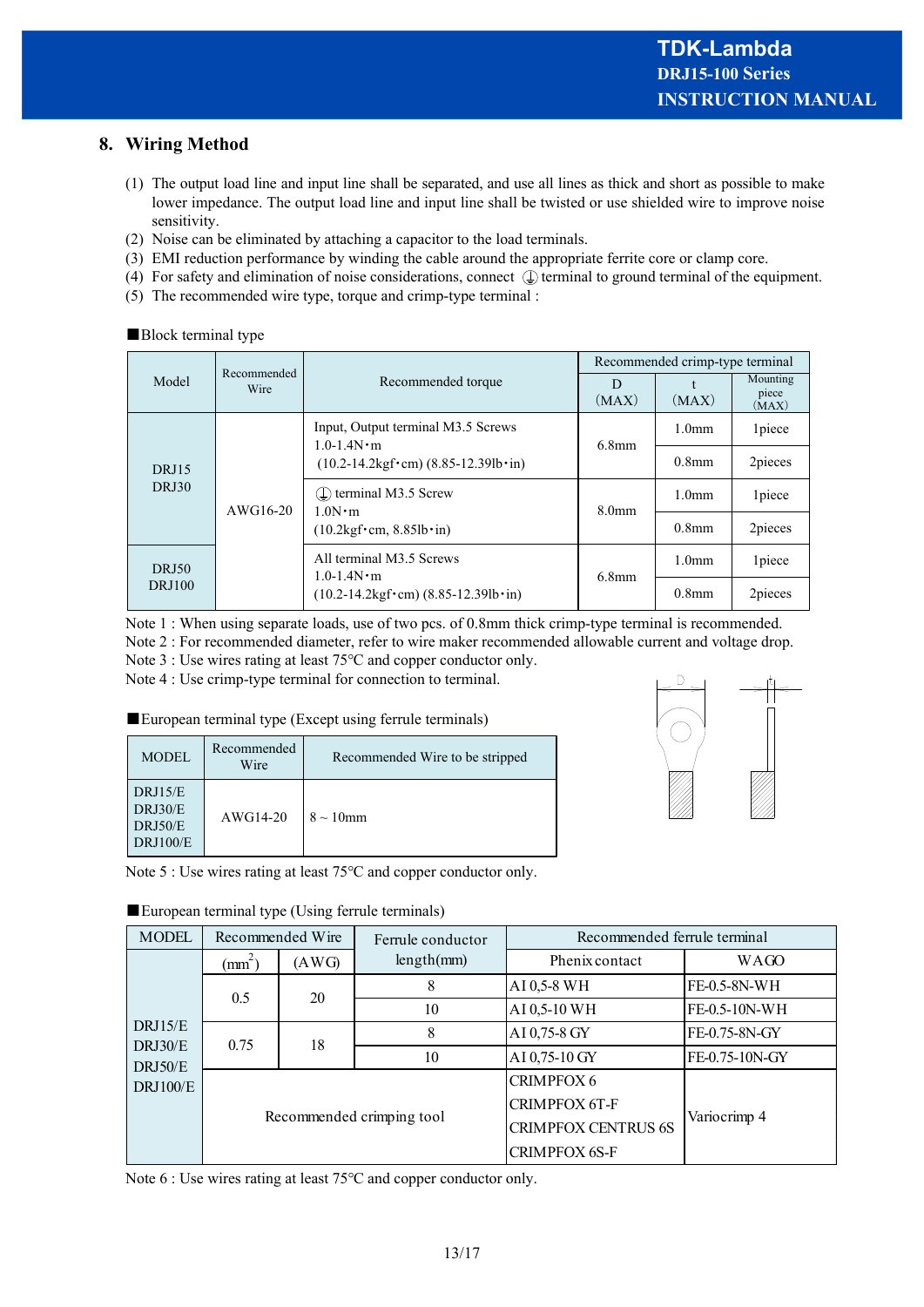Ferrule terminal processing dimensions



Solid wire and using ferrule terminals are possible to push-in. In case of using stranded wire, connect by the following method.

Pushing the lever by using tool, such as a flat screwdriver, insert wire until stripped part isn't seen any more, and then remove tool. After wiring, confirm that wire is connected to terminal certainly.

Lack insertion of wiring or slack of wiring might cause electric shock, fire or damage of equipment. Strip the wire by recommended stripping length.

When remove wire, remove them while pushing the lever by using tool, such as a flat screwdriver.



#### **9. The life expectancy**

The life of the power supply depends on the life of the built-in aluminum electrolytic capacitor. The life is described in reliability data.

The life of the aluminum electrolytic capacitor varies depending on the method of mounting the power supply, the load current, and the ambient temperature. Please refer to "Electrolytic Capacitor Lifetime".

Please do not use the product which passed over the life expectancy. There is a risk of unexpected output shutdown and specifications may not be satisfied.

Please contact us for maintenance or exchange the product which passed over the life expectancy.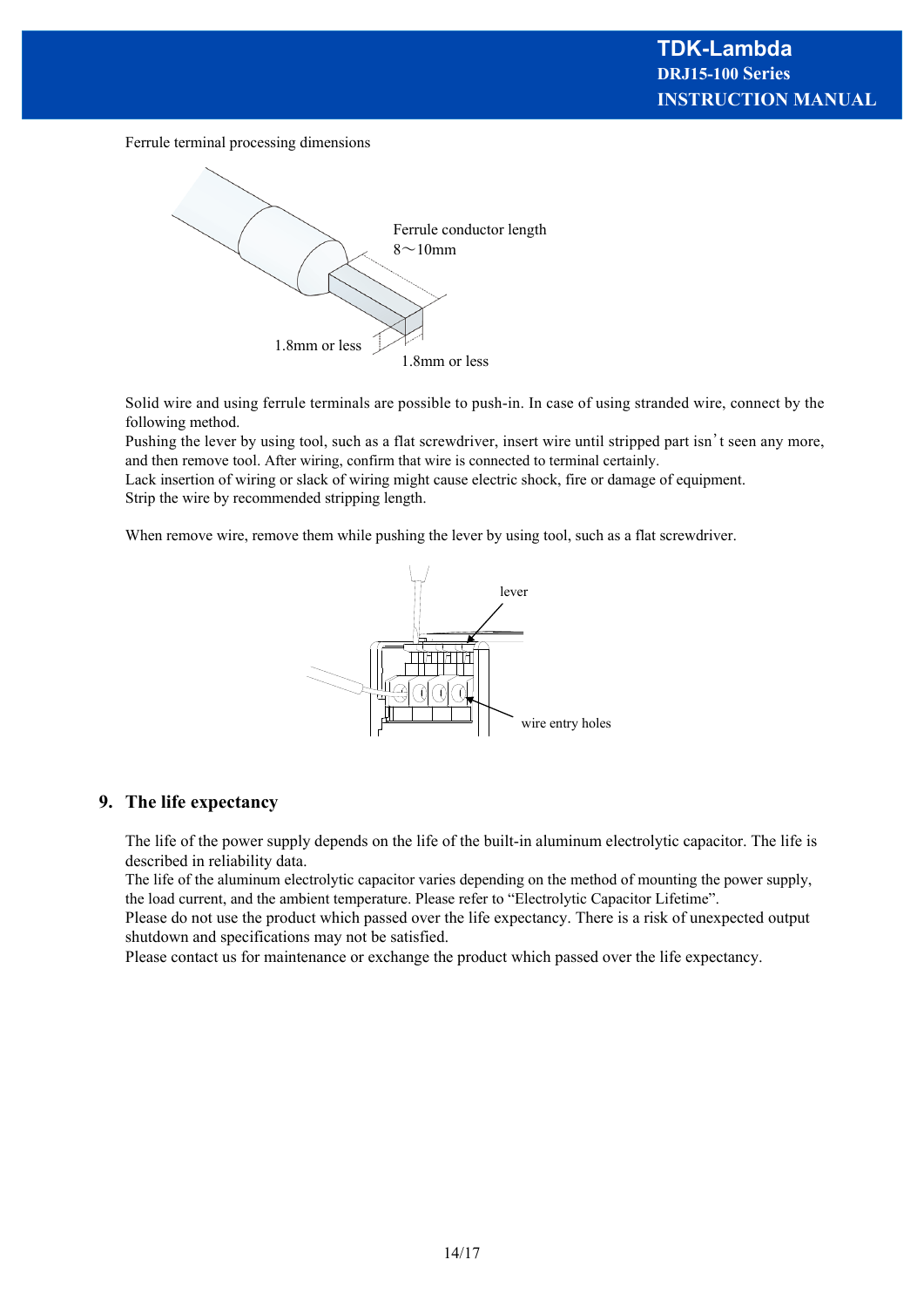#### **10. Internal Fuse Rating**

Fuse is in Live line. DRJ series uses time-lug fuse.

> DRJ15, DRJ30 : AC250V, 2.5A DRJ50, DRJ100 : AC250V, 3.15A

#### **11. External Fuse Rating**

Refer to the following fuse rating when selecting the external input fuse.

Surge current flows when input turn on. Use slow-blow fuse or time-lug fuse. Fast-blow fuse can not be used. Fuse rating is specified by inrush current value at input turn on.

Do not select the fuse according to actual input current (rms.) values.

DRJ15, DRJ30 : 2.5A DRJ50, DRJ100 : 3.15A

#### **12. Power supply mounting on DIN RAIL**

DRJ series conforms to TS35 size of DIN standard, the width of mounting rail is 35mm.

#### **12-1. Power supply mounting on DIN RAIL**

Make sure input and output wire disconnected when mount power supply onto rail.

(1) Tilt the unit slightly rearwards, fit the unit over top hat rail.



(2) Press against the bottom front side for locking. Shake the unit slightly to check the locking action.

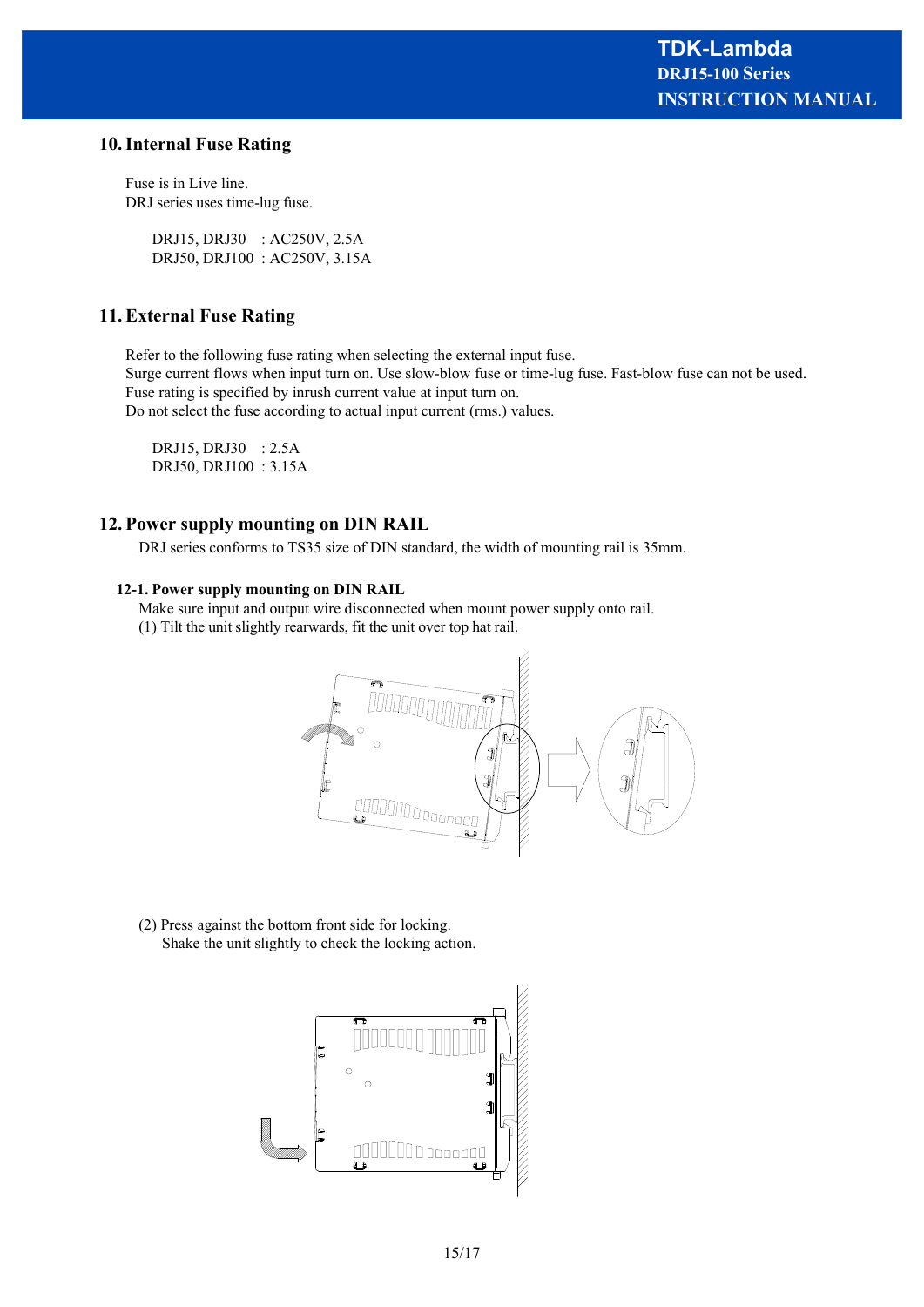#### **12-2. Power supply removal from DIN RAIL**

Switch main power off and disconnect your system from the supply network. Push the button on the rear upper edge of the unit or move the removal hole on the rear down edge downwards by rotating screw driver. Gently lift lower front edge of the unit (tipping) and remove it.

In the case of mounting  $(B)$ , reverse position from mounting  $(A)$ .



#### **13. Before concluding that the unit is at fault…**

(1)Check if the rated input voltage is connected.

(2)Check if the wiring of input and output is correct.

(3)Check if the wire size is not too thin.

(4)Check if the output voltage control (V.ADJ) is properly adjusted.

(5)Check if the output current and output power does not over specifications.

(6)Audible noise can be heard when input voltage waveform is not sine wave.

(7)Check if Dynamic-Load operation is set.

 Audible noise can be heard and output voltage variability might increased during Dynamic-Load operation. Please use based on enough evaluation.

(8)Ensure that large capacitor is not connected on the output side.

Please use within maximum capacitance shown below.

If connecting more than the following capacitance value is required, please contact us for details.

|               | Maximum external capacitance |            |         |  |
|---------------|------------------------------|------------|---------|--|
| <b>MODEL</b>  | 5V                           | 12V        | 24V     |  |
| DRJ15         |                              |            | 4,400uF |  |
| DRJ30         | 10,000uF                     | $6,000$ uF | 1,200uF |  |
| DRJ50         |                              | 1,000uF    | 1,400uF |  |
| <b>DRJ100</b> |                              |            | 2,600uF |  |
| DRJ100/C2     |                              |            | 390uF   |  |